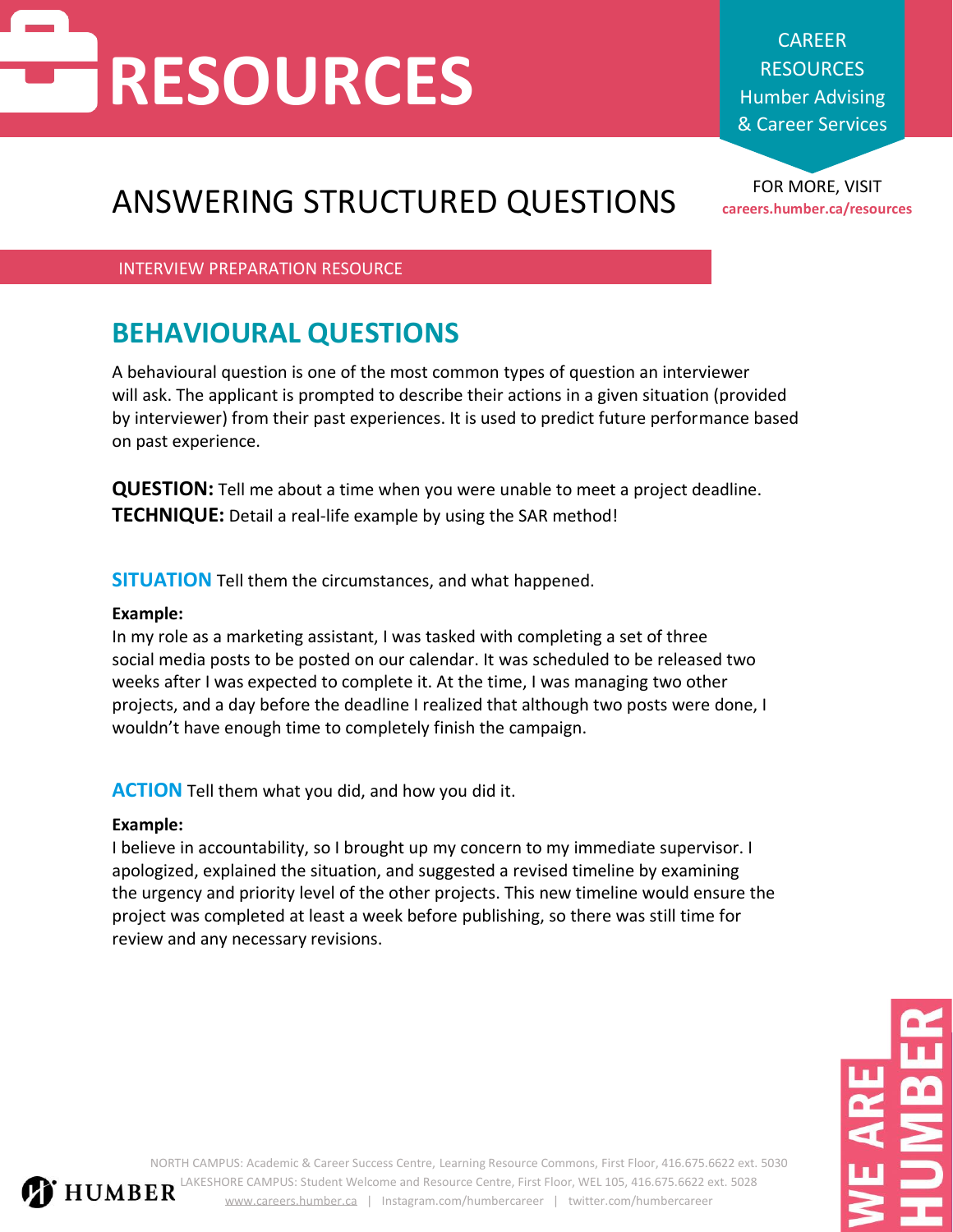# **RESOURCES**

CAREER **RESOURCES** Humber Advising & Career Services

FOR MORE, VISIT **careers.humber.ca/resources**

**RESULT** Tell them the outcome, impact, and what the reactions were.

#### **Example:**

My supervisor appreciated my transparency, and worked with me to make sure I had time to complete the project without sacrificing the quality of work with the other projects. We ended up implementing the priority metrics strategy I came up with for all projects so that other team members were able to more accurately understand how to manage their time effectively. I haven't missed a deadline since, and there's ongoing trust between my supervisor and I.

Try to have a different story for each soft skill. In this example, the interviewer is looking for evidence of time management and problem solving. In the answer above, communication and initiative are also demonstrated. By using this technique, you can be sure that your answer won't be too short, and it also gives the interviewer a clear idea of how you react to a situation - by seeking positive results!

**TIP:** You can identify a behavioural question if it starts with "Tell me about..."

## **SITUATIONAL QUESTIONS**

A situational question is another common type of question you can expect in an interview. In these questions, applicants are asked to describe how they would react in important or decisive situations they would likely encounter on the job. An interviewer uses this method of questioning to predict future performance based on intentions.

**QUESTION:** How would you react if your co-worker wasn't pulling their weight on a group project?

**TECHNIQUE:** Explain your thinking by outlining steps that show you share the company values!

**ANALYZE** Tell them what your personal goal is from the situation.

### **Example:**

First, I would want to analyze the situation for some more context. Is this a pattern, or is it a one-time situation? Based on the circumstances, I might approach the situation differently. But ultimately, my goal would be to address the issue as soon as possible with the parties involved - which would be my coworker, and if it escalated, then our supervisor.